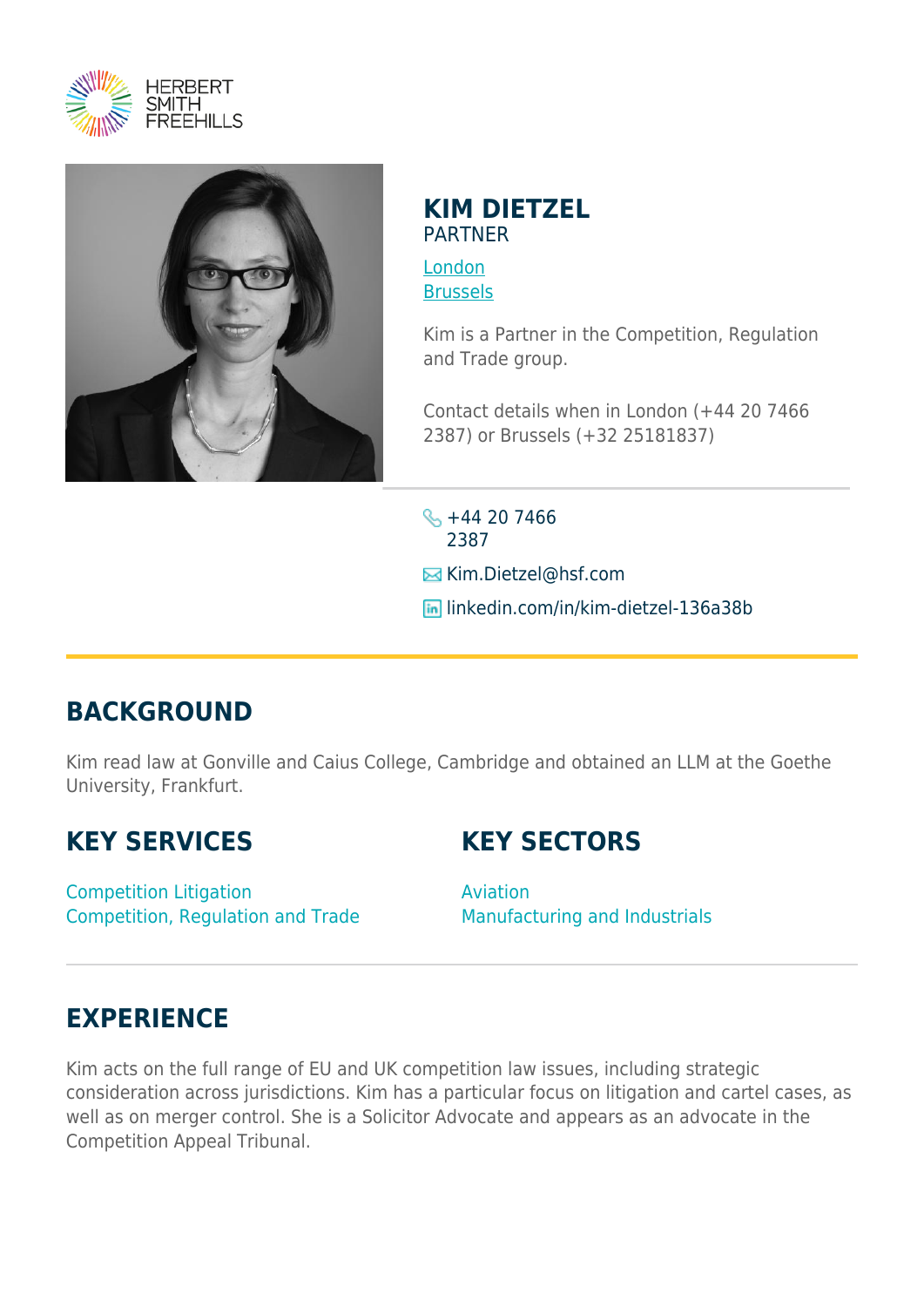Kim advises a range of clients, including in the transport, aviation, financial services, consumer goods and industrial sectors. She regularly speaks at international conferences and has published extensively on competition issues, including with respect to leniency and follow on litigation. She is a committee member of the Competition Law Association, the LawSociety Competition Section, the City of London Law Society committee on private actions, and the International Chamber of Commerce, working partly on private actions.

Kim is highly rated by the major legal directories across both Competition law and Competition Litigation, recognised by Legal 500 as a 'leading individual' and lauded most recently by clients as 'experienced and tenacious'. Who's Who Legal: Competition describes her as 'a clever and strategic operator', who is praised for her cartels and litigation practice. Kim is also listed as an "Acritas Star" in the Acritas Star Report, a report on stand-out lawyers nominated by clients worldwide.

Kim's experience includes advising:

- Virgin Atlantic Airways on its consortium rescue and takeover of Flybe; on its proposed joint venture with Delta and AFKLM; the acquisition of a 31% shareholding in Virgin Atlantic by AFKLM; on the aviation regulatory aspects concerning a landmark £220 million securitisation financing using its take-off and landing slot portfolio at London Heathrow; and on the CAA's price control of Heathrow airport
- Willis Towers Watson in connection with the UK FCA's market study into wholesale insurance broking; and the EU Phase II merger clearance for the (later aborted) merger between Willis Towers Watson and Aon
- Iveco and Fiat Chrysler as coordinating and UK competition litigation counsel in relation to follow-on damages claims stemming from the European Commission's settlement decision in Trucks, one of the most high profile competition infringement and follow-on damages cases in Europe
- Danfoss on defending damages claims in the English High Court arising out of the European Commission refrigeration compressors cartel decision
- Gerber on its joint venture with Refresco involving a referral up from Member State review to the European Commission for EU Merger Regulation review and a divestment
- EU and UK airlines in connection with Brexit consequences and necessary restructurings